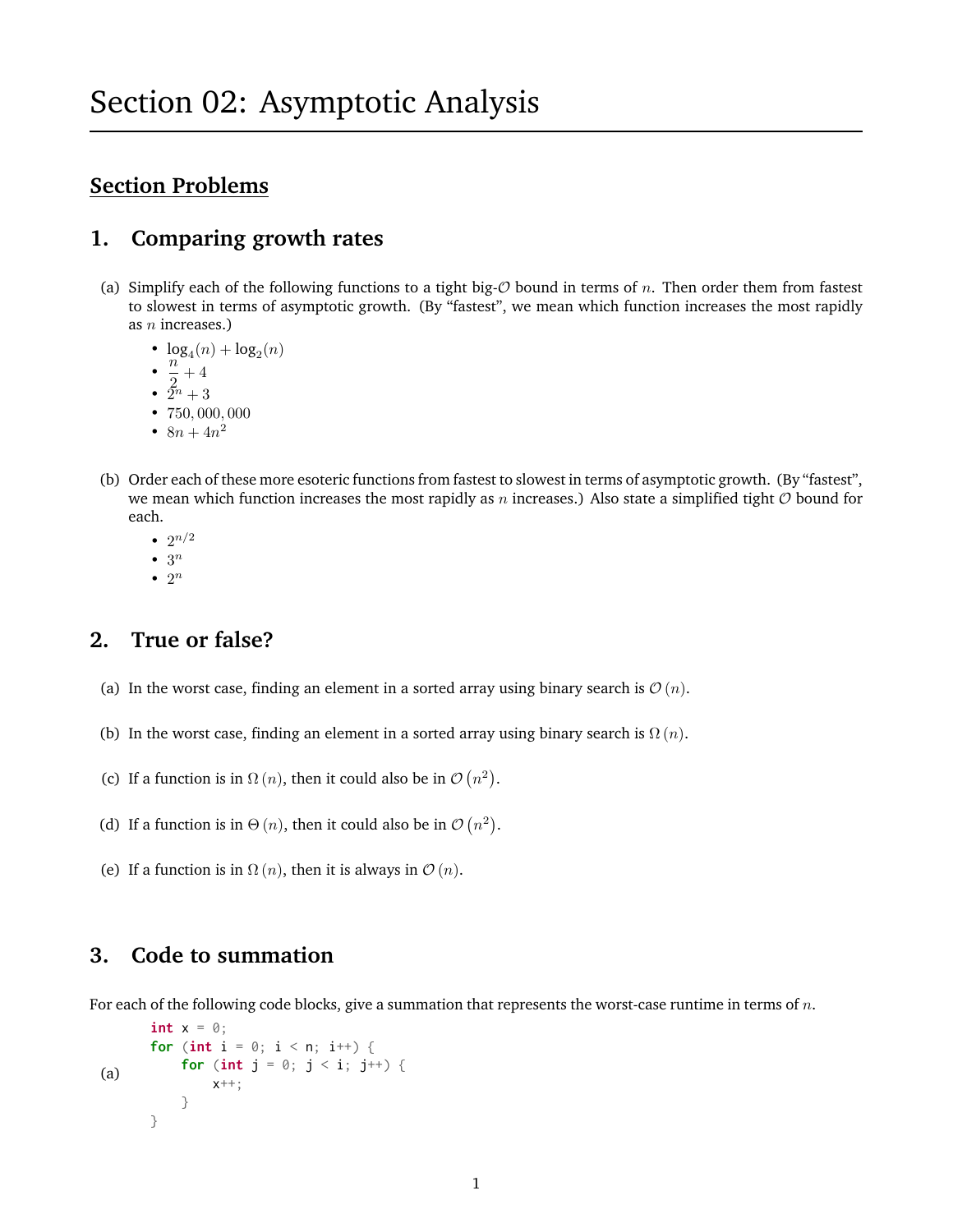```
(b)
       int x = 0;
       for (int i = n; i >= 1; i /= 2) {
            x \leftarrow i;
       }
```
# **4. Code modeling**

For each of the following code blocks, construct a mathematical function modeling the worst-case runtime of the code in terms of  $n$ . Then, give a tight big- $O$  bound of your model.

```
(a) int x = 0;
       for (int i = 0; i < n; i^{++}) {
            for (int j = 0; j < n * n / 3; j^{++}) {
                x \leftarrow \exists j;}
       }
(b) int x = 0;
       for (int i = n; i \ge 0; i = 1) {
            if (i % 3 == 0) {
                break;
            } else {
                x += n;
            }
       }
(c) int x = 0;
       for (int i = 0; i < n; i++) {
            if (i % 5 == 0) {
                for (int j = 0; j < n; j^{++}) {
                     if (i == j) {
                         x \neq i \times j;
                    }
                }
           }
       }
(d) int x = 0;
       for (int i = 0; i < n; i++) {
            if (n < 100000) {
                for (int j = 0; j < n; j^{++}) {
                    x \leftarrow + = 1;
                }
            } else {
                x \leftarrow + = 1;}
       }
```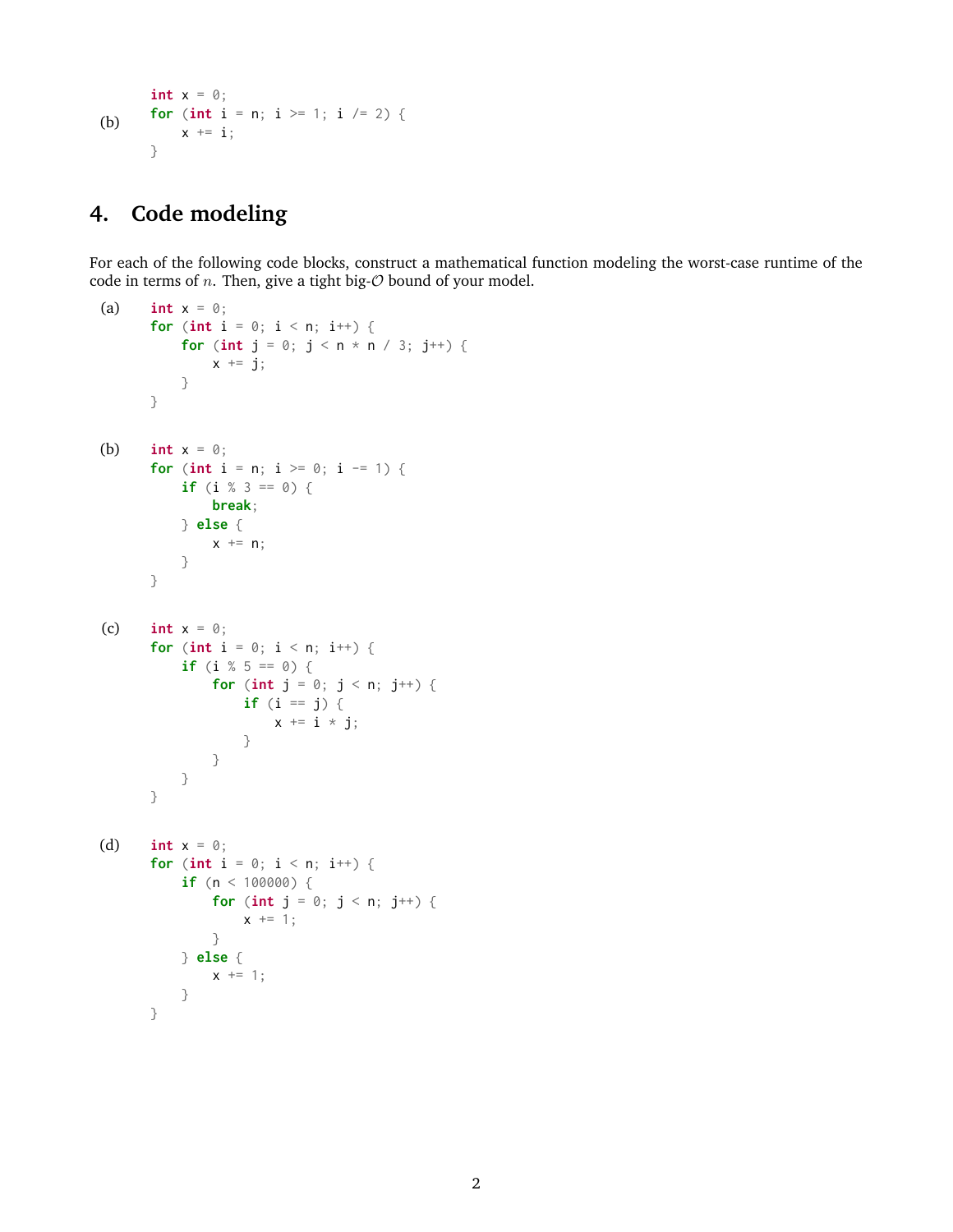```
(e) int x = 0;
      if (n % 2 == 0) {
          for (int i = 0; i < n * n * n * n; i++) {
              x++;
          }
      } else {
          for (int i = 0; i < n * n * n; i++) {
              x++;
          }
      }
```
# **5. Applying definitions**

For each of the following, choose a c and  $n_0$  which show  $f(n) \in \mathcal{O}(g(n))$ . Explain why your values of c and  $n_0$ work.

(a)  $f(n) = 3n + 4, g(n) = 5n^2$ 

(b) 
$$
f(n) = 33n^3 + \sqrt{n} - 6, g(n) = 17n^4
$$

(c) 
$$
f(n) = 17 \log(n), g(n) = 32n + 2n \log(n)
$$

### **6. Using our definitions**

Most of the time in the real world, we don't write formal big- $O$  proofs. The point of having these definitions is not to use them every single time we think about big-O. Instead, we use the formal definitions when a question is particularly tricky, or we want to make a very general statement.

Here are some particularly tricky or general statements that are easier to justify with the formal definitions than with just your intuition.

- (a) We almost never say a function is  $\mathcal{O}(5n)$ , we always say it is  $\mathcal{O}(n)$  instead. Show that this transformation is ok, i.e. that if  $f(n)$  is  $\mathcal{O}(5n)$  then it is  $\mathcal{O}(n)$  as well.
- (b) When we decide on the big- $O$  running time of a function, we like to say that whatever happens on small  $n$  doesn't matter. Let's see why with an actual proof. You write two functions to solve the same problem: method1 and method2. method1 takes  $\mathcal{O}\left(n^2\right)$  time and method2 takes  $\mathcal{O}\left(n\right)$  time. What is the big- $\mathcal O$  running time of the following function:

```
public void combined(n){
  if(n < 10000)method1(n);
  else
  method2(n);
}
```